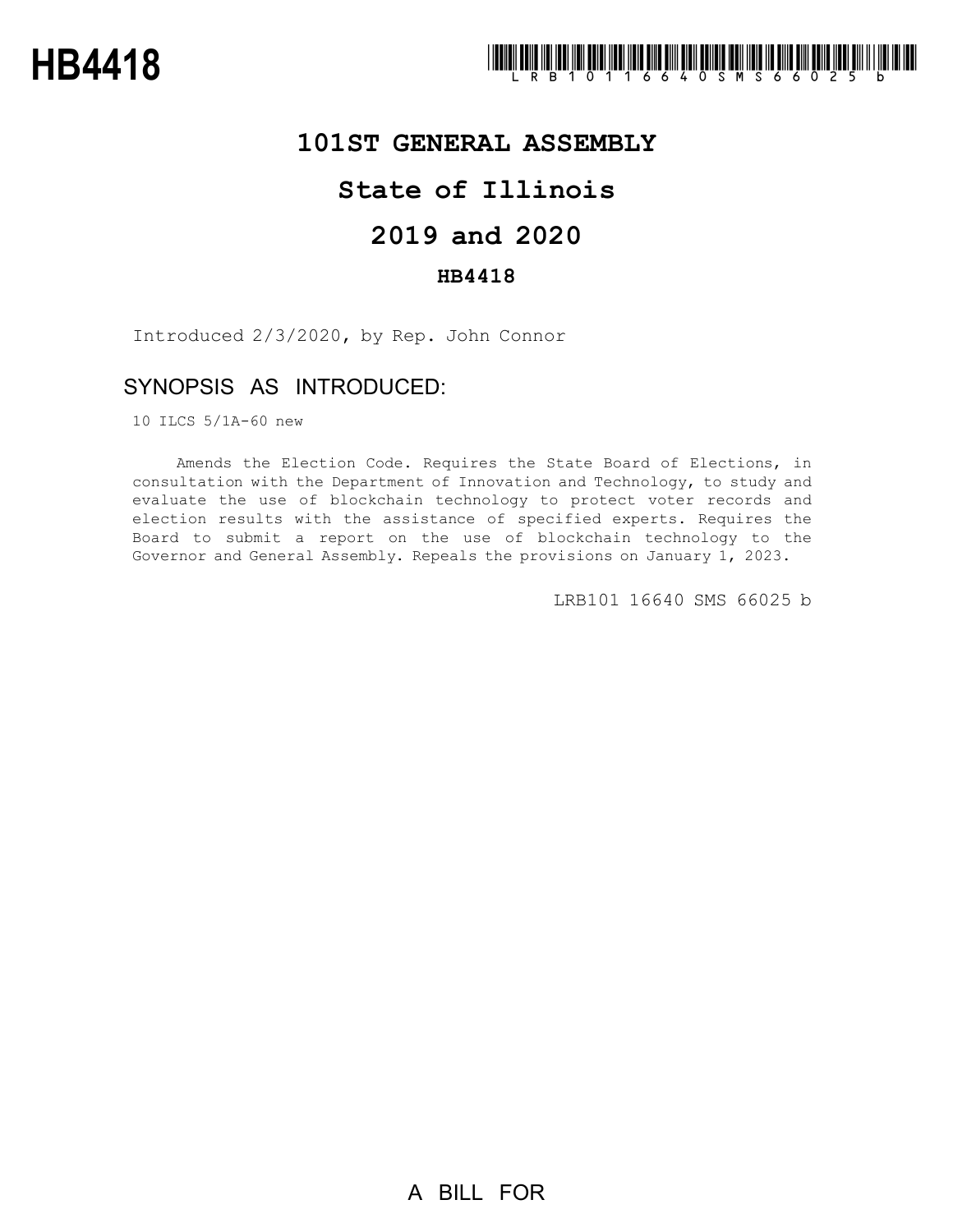1

AN ACT concerning elections.

#### **Be it enacted by the People of the State of Illinois, represented in the General Assembly:** 2 3

Section 5. The Election Code is amended by adding Section 1A-60 as follows: 4 5

(10 ILCS 5/1A-60 new) 6

Sec. 1A-60. Blockchain technology. 7

(a) As used in this Section, "blockchain technology" means distributed ledger technology that uses a distributed, decentralized, shared, and replicated ledger, which may be public or private, permissioned or permissionless, or driven by tokenized crypto economics or tokenless. The data on the ledger is protected with cryptography, is immutable and auditable, and provides an uncensored truth. 8 9 10 11 12 13 14

(b) The State Board of Elections, in consultation with, and using data collected by, the Department of Innovation and Technology, shall study and evaluate the use of blockchain technology to protect voter records and election results. The State Board of Elections shall evaluate the data with the assistance of experts in: (1) blockchain technology; 15 16 17 18 19 20 21

(2) voter fraud; 22

(3) cyber security; 23